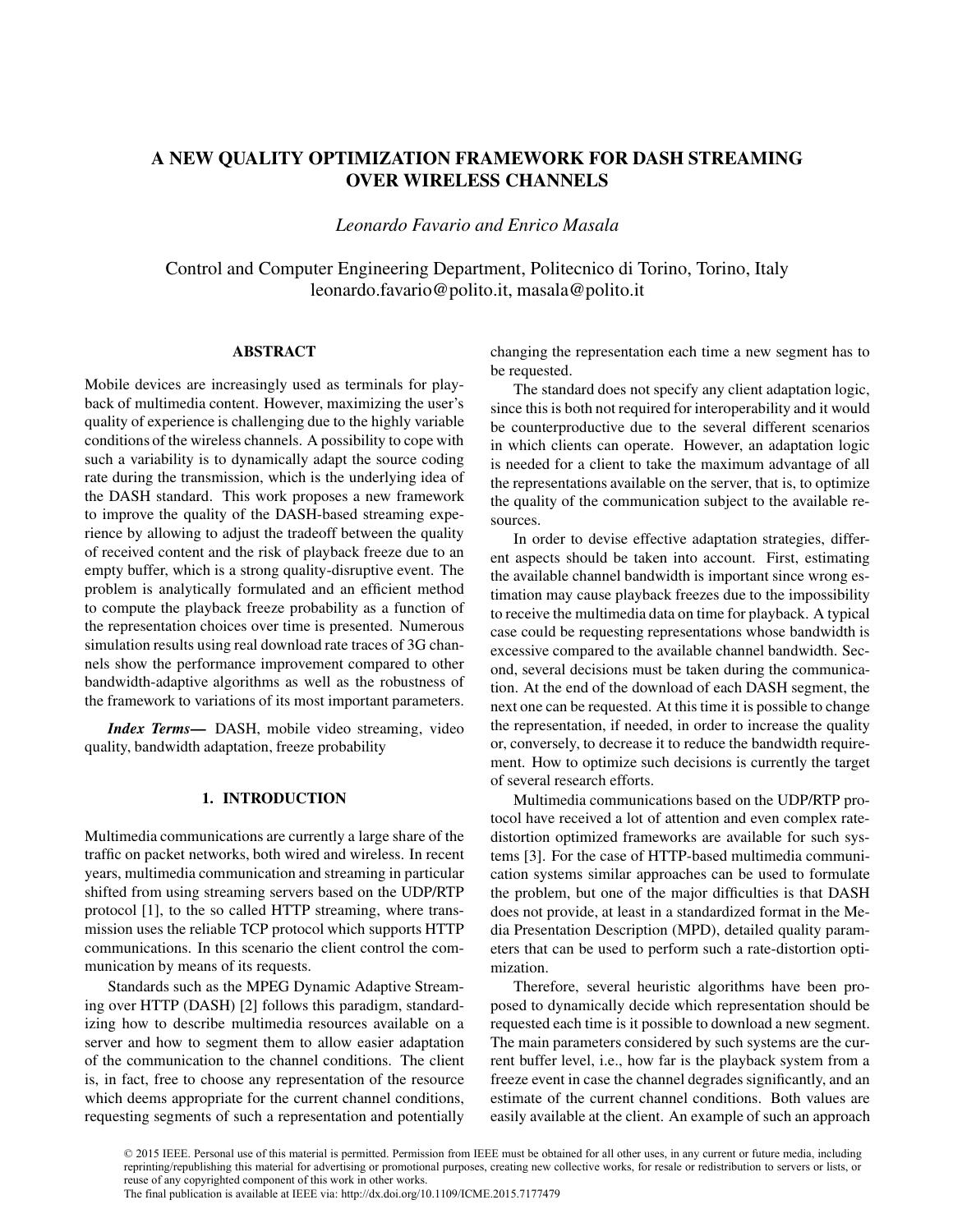is proposed in [4], which considers both a threshold for the buffer level and a conservative approach in the representation selection, i.e., a slow rate increase if the channel conditions are significantly good and a rapid decrease in the opposite case.

Other researchers proposed methods to adapt the classical rate-distortion optimization frameworks also to the case of HTTP streaming. For instance, the work in [5] tailors a classical rate-distortion optimization approach to the case of HTTP streaming using segmented content. However, the proposed system relies on the availability of information about the distortion values corresponding to each segment which, in a DASH system, should be conveyed outside the MPD. Others suggest to use a Markov decision process to decide, each time a new segment can be requested, which is the best decision to take, as in [6]. However, the system relies on the definition of a series of rewards associated with the states of the process whose tuning is critical to achieve the desired performance.

In this work we propose a new framework that optimizes the video quality of the communication by maximizing a quality measure based on the chosen representation and its variation over time, while at the same time it keeps the the probability of having freezes, a strong quality-disrupting event, under a given threshold. Since in a real bandwidthlimited scenario maximizing the quality typically implies taking advantage, to the maximum extent, of the available bandwidth to request the best representations, the buffer level will always be critical for good performance and in particular to avoid freezes. We argue that being able to explicitly track the probability of such events allows to better tune the tradeoff between quality and uninterrupted playback.

The paper is organized as follows. Section 2 provides background information about the adaptive HTTP streaming and the DASH standard. The proposed framework is detailed in Section 3, followed by Section 4 that presents the simulation setup. Results are presented and discussed in Section 5. Finally, conclusions are drawn in Section 6.

# 2. ADAPTIVE HTTP STREAMING WITH DASH

The HTTP protocol has been deemed for long time unsuitable for multimedia communications. However, in recent years the popularity of approaches based on HTTP for streaming applications has radically changed the perception.

In fact, the MPEG DASH [2] standardizes such an approach, aiming at delivering multimedia content over Internet using HTTP-based streaming. Following the typical MPEG philosophy, the specification covers all the aspects necessary for interoperability, in particular the Media Presentation Description (MPD) and the format of the segments in which the content is subdivided. All other aspects are left outsize the scope of the standard itself.

DASH naturally provides adaptation, since a key DASH feature is the possibility to make multiple representations, i.e., quality levels, available to the client. Such levels may be provided by several different encodings of the same content at different bitrates, or using other approaches such as scalable coding systems.

All resources represented by means of the DASH standards are to be split into segments that can be individually addressed and requested by the clients. Segments of different representations are aligned so that is it possible to switch from one representation to another at their boundaries without incurring in content decoding disruptions. However, a variation in the requested representation clearly affects the user's perceived quality.

While this flexibility is one of the key strengths of DASH, implementing a good adaptation algorithm that maximizes the quality of the communication is not a trivial task especially when there are many representations to choose from. The DASH standard does not provide algorithms or strategies since this is not needed for interoperability, as well as they are highly dependent on the scenario.

However, some information about the representations in order to support adaptation is available through the MPD description. In particular, the size of each segment is typically available either in the form of the number of bytes (by means of byte ranges information) or the average rate of the representation itself. Such information is important for the optimization algorithm. Notably, for the current version of the standard no consensus has been reached in order to insert quality information attached to each representation, partly due to the different ways in which quality might be defined. Therefore, this is a limitation that has to be taken into account by a generic optimization algorithm.

However, the use of a reliable transmission protocol such as HTTP over TCP partly mitigates this issue with respect to the case of UDP/RTP streaming since it assures that the data is either available in an uncorrupted form or it is not available at all. Therefore, most of the DASH-based systems focus on avoiding interruptions (freezes) in the playback process and on minimizing the number of switches between different representations, since this might be annoying for the user [7].

# 3. OPTIMIZATION FRAMEWORK

Consider a multimedia content, such as video, that is divided into segments, each one of them representing a certain time interval of the media content, e.g., 2 seconds. Each segment is encoded into several representations, with different quality and consequently average bitrate. The bitrates are known to the server and they are communicated to the client by means of the MPD.

The client performs HTTP download requests to the server in a sequential manner, requesting segments that represents temporally consecutive parts of the original content. After each request, the client waits for the download to be completed, makes the segment available for playback and de-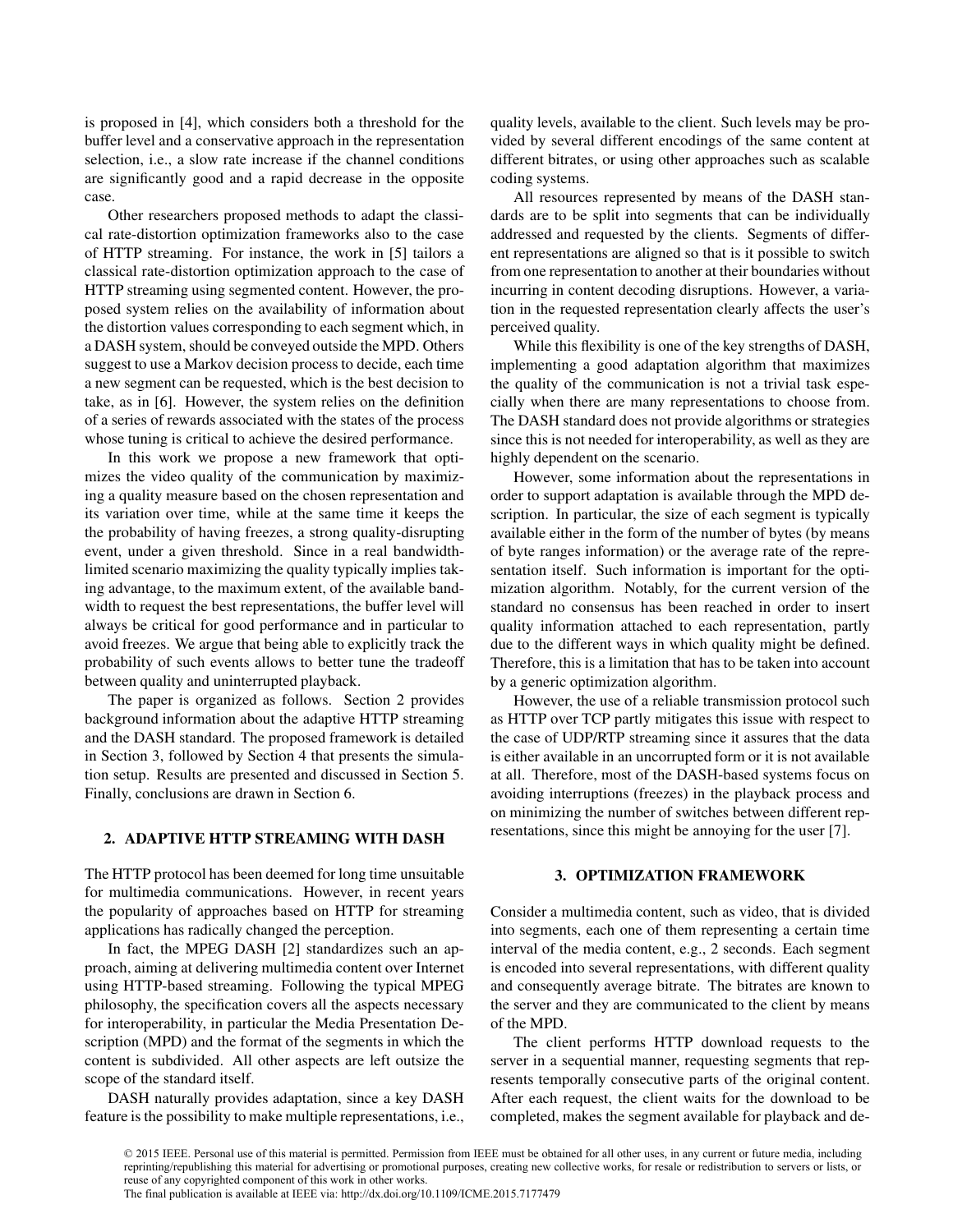cides which representation has to be requested for the next segment. At the same time, the client also performs an estimate of the available download bandwidth on the basis of the download time of the latest segment.

More formally, let  $N_c$  be the number of frames in each segment, f be the frame rate of the video content, S be the total number of segments of the video sequence, b the current number of frames in the client buffer, and  $\{r_0, ..., r_{R-1}\}\$  the set of the average bitrates of the  $R$  available representations. We also define a set  $\{q_0, ..., q_{R-1}\}$  which relates each representation to a certain quality value. The global quality Q of a video playback experience depends on the set of representations  $\{\pi_0, ..., \pi_{S-1}\}$  chosen for each segment i, where  $\pi_i \in \{0, ..., R-1\}$  corresponds to the index of the representation in the set of average bitrates or quality.

Each time the client has the possibility to begin downloading a new segment s the following problem must be solved:

$$
\max_{\{\Pi\}} Q = \frac{1}{S} \{ q_{\pi_0} + \sum_{j=1}^{S-1} (q_{\pi_j} - \beta | \Delta q_{\pi_j, \pi_{j-1}} |) \} \n\text{s.t. } P(b_k < 0) < P_T, k \in \{s, ..., S-1\}
$$
\n(1)

where  $\Delta q_{\pi_j, \pi_{j-1}} = q_{\pi_j} - q_{\pi_{j-1}}$  is the quality variation from the  $(j-1)$ -th segment to the j-th segment,  $\beta$  is a penalty factor for the change,  $P(b_k < 0)$  is the probability that the client buffer is empty at any future downloading decision for segment k,  $P_T$  is a probability threshold and  $\Pi$  is the set of all possible ordered combinations of  $(\pi_i, ..., \pi_{S-1})$  values which have not already been decided.  $P_T$  expresses the willingness of the client to risk that variations in the available bandwidth make the playback freeze. Taking a higher risk means that it is typically possible to achieve a better quality Q.

When a new downloading decision can be taken, a number s – 1 of  $\pi_j$ ,  $j \in \{0, ..., s-1\}$  have already been decided since the corresponding HTTP request have already been sent. The future  $\pi_j$ ,  $j \in \{s, ..., S\}$ , instead, need to be determined in order to solve the optimization problem.

One of the key difficulties lies in computing the term  $P(b_k < 0)$  which is, of course, function of  $\pi_j, j \in \{s, ..., S\},$ as well as of the future available channel download bandwidth. When the download decision for segment s can be taken, the number of frames in the buffer  $b_s$  is known. Let  $\Delta b_s$  the variation of  $b_s$  just after the next segment has been completely downloaded:

$$
\Delta b_{s+1} = N_c - N_c \frac{r_{\pi_s}}{d_s} \tag{2}
$$

where  $d_s$  is the effective download rate of the next segment s, which is not known when the decision is taken. Therefore,  $\Delta b_s$  has to be considered a random variable. Eq.(2) can be solved for  $d_s$ :

$$
d_s = \frac{r_{\pi_s} \cdot N_c}{N_c - \Delta b_{s+1}}\tag{3}
$$

Assuming that the download rate  $d_s$  remains constant during the segment download it is possible to compute the probability that a given range of  $\Delta b_{s+1}$  values happen by integrating the pdf of  $d_s$  between the extremes that yield the desired range. Therefore, considering the case  $\Delta b_{s+1} \in (-\infty, 0)$  it is possible to compute the  $P(b_k < 0)$  value.

## 3.1. Bandwidth Estimation

We propose to compute an estimate  $\hat{d}_s$  of the future average download bandwidth  $d_s$  for segment s by considering it as a normally distributed random variable with mean and variance as described in the following. The mean is computed on the basis of the previously observed download bandwidth values according to an exponential average with parameter  $\alpha$ :

$$
\hat{d}_s = \alpha d_{s-1} + (1 - \alpha)\hat{d}_{s-1}.
$$
 (4)

Each time a new segment is completely downloaded this estimation is updated. The variance  $\sigma^2$  of the future average download bandwidth for the next segment is instead assumed to be constant. Although this might seem a quite rough estimation of the channel behavior, the results section will show that the performance is sufficient to perform an effective optimization.

#### 3.2. Freeze Probability Estimation

Given the current number of frames in the buffer  $b_i$  (i.e., the buffer level) and the pdf of the download bandwidth it is possible to compute the pdf of the buffer level  $b_{i+1}$  at the end of the download of the segment  $j$ , from which the estimation of  $P(b_{i+1} < 0)$  is straightforward. The process can be repeated for subsequent downloads, considering the probability of each possible value of the buffer level  $b_{j+1}$  and reapplying the same procedure.

The situation is depicted in Fig. 1, where the procedure is represented by means of a trellis, in which at each stage a new segment is downloaded, and each node at the same stage represents a different amount of frames in the buffer.

Given a certain sequence of representation requests for future segments  $\pi_j, j \in s, ..., S$ , it is possible to determine the probability of being in any node of the trellis by multiplying the probability of the previous node with the probability of the transition to the current node which is equal to the one of the  $\Delta b_j$  values that lead to that node. The freeze probability, i.e.,  $P(b_k < 0), k \in \{s, ..., S\}$ , is simply the probability of the corresponding black node in the trellis.

Note that from a black node there is only one edge to the next black node. This is because we are interested in estimating the probability that, at any new segment request in the future, there has been a freeze event.

As we move on in the trellis towards the right (i.e., towards future segment requests) the number of nodes increases. Although some probabilities will become negligible and can be neglected for the purpose of computing  $P(b_k <$ 0), the complexity of the computation significantly increases.

<sup>© 2015</sup> IEEE. Personal use of this material is permitted. Permission from IEEE must be obtained for all other uses, in any current or future media, including reprinting/republishing this material for advertising or promotional purposes, creating new collective works, for resale or redistribution to servers or lists, or reuse of any copyrighted component of this work in other works. The final publication is available at IEEE via: http://dx.doi.org/10.1109/ICME.2015.7177479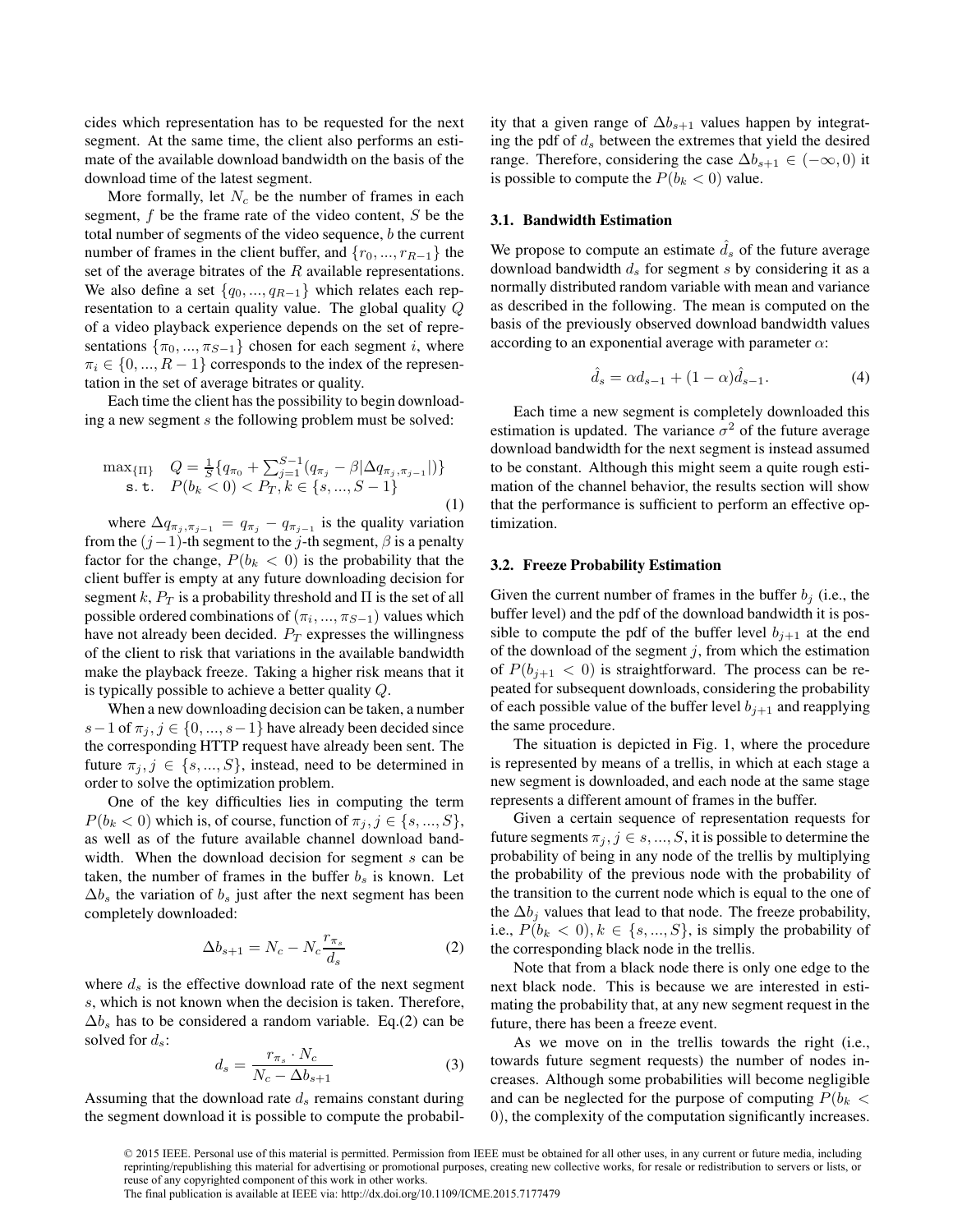

Fig. 1. The trellis representing the possible situations of buffer level once a given number of segments have been downloaded (2 in the figure). The size of the segment is assumed to be 2 frames. For all dashed edges the download rate is lower than the rate of the requested representation  $r$ . The objective is to compute the probability of the black-filled nodes representing a freeze event.

For this reason, as well as because the estimation of the download rate of the channel in the future is more and more uncertain as the distance from a known value increases, we limit the number of future segments considered, thus limiting the complexity of the estimation. The results section will show that considering just two or three future segments yields a satisfactory performance.

Therefore, if  $N$  future segments are considered, the problem stated in Eq. (1) reduces to:

$$
\max_{\{\Pi'\}} Q = \frac{1}{S} \{ q_{\pi_0} + \sum_{j=1}^{s-1} (q_{\pi_j} - \beta | \Delta q_{\pi_j, \pi_{j-1}} |) +
$$
  
\n
$$
\sum_{j=s}^{s+N-1} (q_{\pi_j} - \beta | \Delta q_{\pi_j, \pi_{j-1}} |)
$$
  
\ns. t.  $P(b_k < 0) < P_T, k \in \{s, ..., s+N-1\}$  (5)

where part of the expression of  $Q$  (the first row) is constant and Π′ represents the set of all possible ordered combinations of the next  $(\pi_s, ..., \pi_{s+N-1})$  values which have not already been decided.

## 3.3. Solving the Optimization Problem

All elements are now available to model the system as a Markov decision process. At any time a request decision can be made there is a limited set of options (i.e., the index of the requested representation for the next segment  $\pi_s$ ) that lead to different states, characterized by a buffer level and a video quality, with certain probabilities. Note that the buffer level and video quality characterizing each state can be computed by using only those of the states in the previous stage. Hence, the Markov property is satisfied.

Therefore, given a certain threshold for the freeze probability, i.e., the  $P_T$  value, the maximization problem in Eq. (5) can be solved by exploring the various states of each trellis stemming from each combination of  $(\pi_s, ..., \pi_{s+N-1})$ . Once the  $P(b_k < 0)$  values and corresponding quality values are known, it is trivial to find the state that maximizes the quality subject to the  $P_T$  constraint.

Note that the computational burden of the operation can be reduced by means of precomputing the probabilities of the edges in the trellis, which can be reused for all the trellises that correspond to the explored combinations of  $(\pi_s, ..., \pi_{s+N-1})$  values. In particular, the quantities  $P(\Delta b|r)$ can be precomputed for all possible rates  $r$  of the representations and for all the  $\Delta b$  values needed.

Finally, note that in order to reduce the complexity, each node could be used to represent a range of frames  $B_T$  in the buffer and not a single integer value. This may greatly reduce the number of operations both in terms of both the  $\Delta b$  values needed and the combinations of probabilities to get the value for the nodes in the trellises corresponding to  $P(b_k < 0)$ . Though such an approach may reduce the precision of the computation of  $P(b_k < 0)$ , however, the results section will show that an acceptable performance can still be achieved even with such approximation.

#### 4. SIMULATION SETUP

To assess the performance of the proposed algorithm several simulations have been run. We considered DASH streaming sessions of a 40-second long video clip. Each segment is 2 s, so the video clip is composed of 20 segments. The used representations are shown in Table 1 in terms of bitrate. Moreover, we associated a quality value to each representation. With reasonably spaced rate intervals between the representations, we assume that adjacent representations provide equal quality increments from the point of view of the final user. However, any reasonable value is suitable for the proposed framework. Though it would also be possible to compute the quality of each segment using objective quality metrics such as PSNR, we preferred to use such quality indexes in order to better parametrize the annoyance caused by the switch from one representation to another one as expressed by the  $\beta$  parameter in the Q term of Eq. (1). However, the results section will investigate the influence of such a parameter on the performance.

We also compared the performance of the technique proposed in our framework with the one provided by the technique described in [4]. This uses, as main input parameters, the current buffer level, compared with a predefined threshold to determine if the buffer is too empty, and an adjustable parameter  $\gamma$  to decide when moving towards a lower bitrate representation (switch down). If the ratio between the bitrate of the downloaded segment and its actual fetch time is lower than  $\gamma$ , a switch down is performed.

We simulate the transmission by relying of actual rate traces captured from 3G HTTP download sessions using a mobile device. Figure 2 shows the bitrate of the eight traces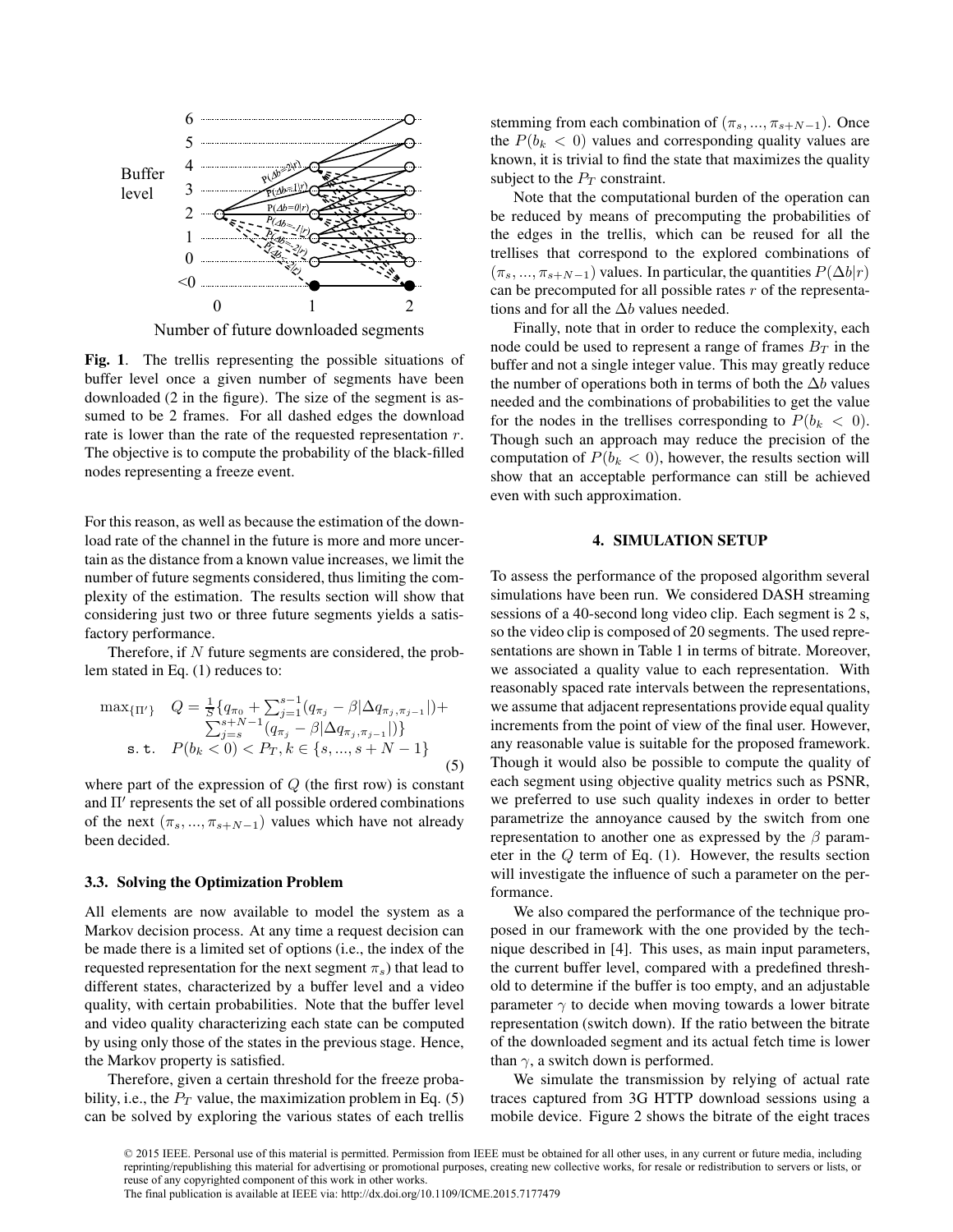| repr ID | rate | quality |
|---------|------|---------|
| #()     | 200  | 1.0     |
| #1      | 300  | 1.5     |
| #2      | 400  | 2.0     |
| #3      | 550  | 2.5     |
| #4      | 700  | 3.0     |
| #5      | 850  | 3.5     |
| #6      | 1000 | 4.0     |

Table 1. Average bitrate and assumed quality for each of the representations used in the experiments.



Fig. 2. The rate of the eight HTTP download speed traces used in the experiments as a function of time.

used in the experiments as a function of time. It can be clearly noticed a strong rate variability over time. In all simulations, unless otherwise noted, the following parameters have been used:  $\beta = 1.0$ ,  $P_T = 0.03$ ,  $\sigma = 100$  kbit/s,  $N = 3$ ,  $B_T = 5$ .

### 5. RESULTS

First, we compare the performance of the proposed framework with the technique in [4]. Figure 3 shows the average quality achieved by both techniques when used for transmission over the wireless channel realizations represented by the traces in Fig. 2. The values are shown as a function of the  $\beta$  parameter which models the user's annoyance due to the change in the quality of the representations. The performance of the proposed technique is shown for two  $N$  values, i.e., the optimization is performed by considering the freeze probability  $P(b_k < 0)$  after the transmission of two or three segments in the future. For the technique in [4], two different buffer level thresholds have been considered, i.e., 2 and 4 s of media content in the buffer, that is, one or two DASH segments. The  $\gamma$  parameter, which influences the step down decision, has been set to 0.8. The proposed technique performs better than the reference one for the whole range of considered  $\beta$ values, hence showing its robustness regardless of the amount of annoyance that is assumed to be perceived by the user in



Fig. 3. Comparison of the proposed technique and the one in [4] in terms of video quality as a function of the  $\beta$  parameter. Average over all the traces.



Fig. 4. Average quality performance of the proposed technique over all considered traces as a function of the number of frames  $B_T$  represented in each node of the trellis.

case of transitions between different representations. Note that the central value  $\beta = 1.0$  means that a change of one step in the representation basically removes the advantage of doing the change if the representation has higher bitrate, while it doubles the quality penalty when moving towards a lower bitrate representation. No freeze events were experienced in any simulation.

We now analyze the performance of the proposed framework as a function of two important parameters, the number of frames  $B_T$  represented by each single node in the trellis and the  $\sigma$  of the download bandwidth of the channel. The former is particularly important to reduce the complexity of the algorithm. Figure 4 shows that the performance is almost constant even if  $B_T$  is increased up to 5. Such a value allows a significant complexity reduction since, for an average case of 100 frames in the buffer, only 20 nodes instead of 100 need to be considered in the trellis. More importantly, also the number of edges between the nodes significantly reduces.

Figure 5 presents the performance of the proposed framework as a function of the assumed  $\sigma$  value, which is important for the reliability of the  $P(b_k < 0)$  value. The graph shows that the value close to the one measured for the traces considered in this work (i.e., 86) yields a good performance. If the value is significantly changed the performance may degrade but it is still better or equal to the best one of the reference